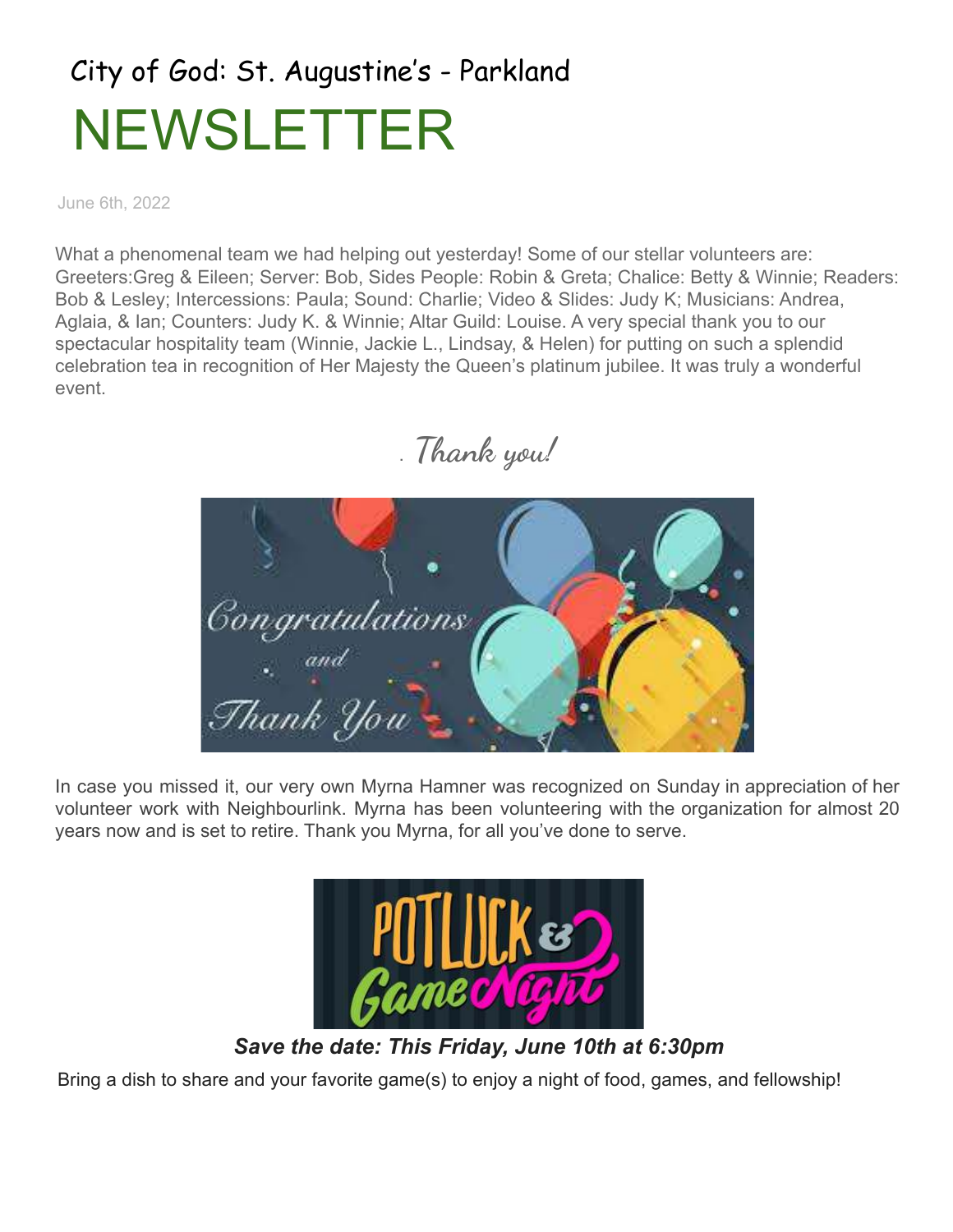

*The ACW WINDUP will take place at* Something Else Restaurant, Spruce Grove on June 8th @ One O'clock **Please RSVP by June 5th at 780-962-1392 and leave a message if you are planning to attend.**



Did you know: the Stony Plain bottle depot is a Neighbourlink supporter. You can choose to donate your bottle money to the Neighbourlink account right there at the depot. The pennies add up.



## *Please remember in your prayers this week:*

- We pray for Metropolitan Greg, Primate Linda, and Bishop Stephen. We also pray for our clergy, Father Neil and Rev. Lesley.
- We pray for the Diocese of Nova Scotia & Prince Edward Island: the Rt. Rev. Sandra Fyfe, Bishop. St. Mary and St. George, Jasper: Andreas Sigrist, Rector; David Prowse, Honorary Assistant. Buyé Diocese, Mubanga Parish: Jean Bosco Nyankimbona, Rector. Paul First Nation.
- in the world Anglican Cycle of Prayer we pray for the Anglican Church of Southern Africa.
- We pray for those who are ill, injured, or bereaved; and for all who need God's healing presence, especially remembering Bill, George, Margaret, Stephen, Bud, Vicki, Charles, Linda, Stella, Terry, Marjorie, Ashton, Alexandra & family.
- In our own parish this week, we pray for Joan, Carol, Austin, Sandra & John, Ian & Jean; and their families.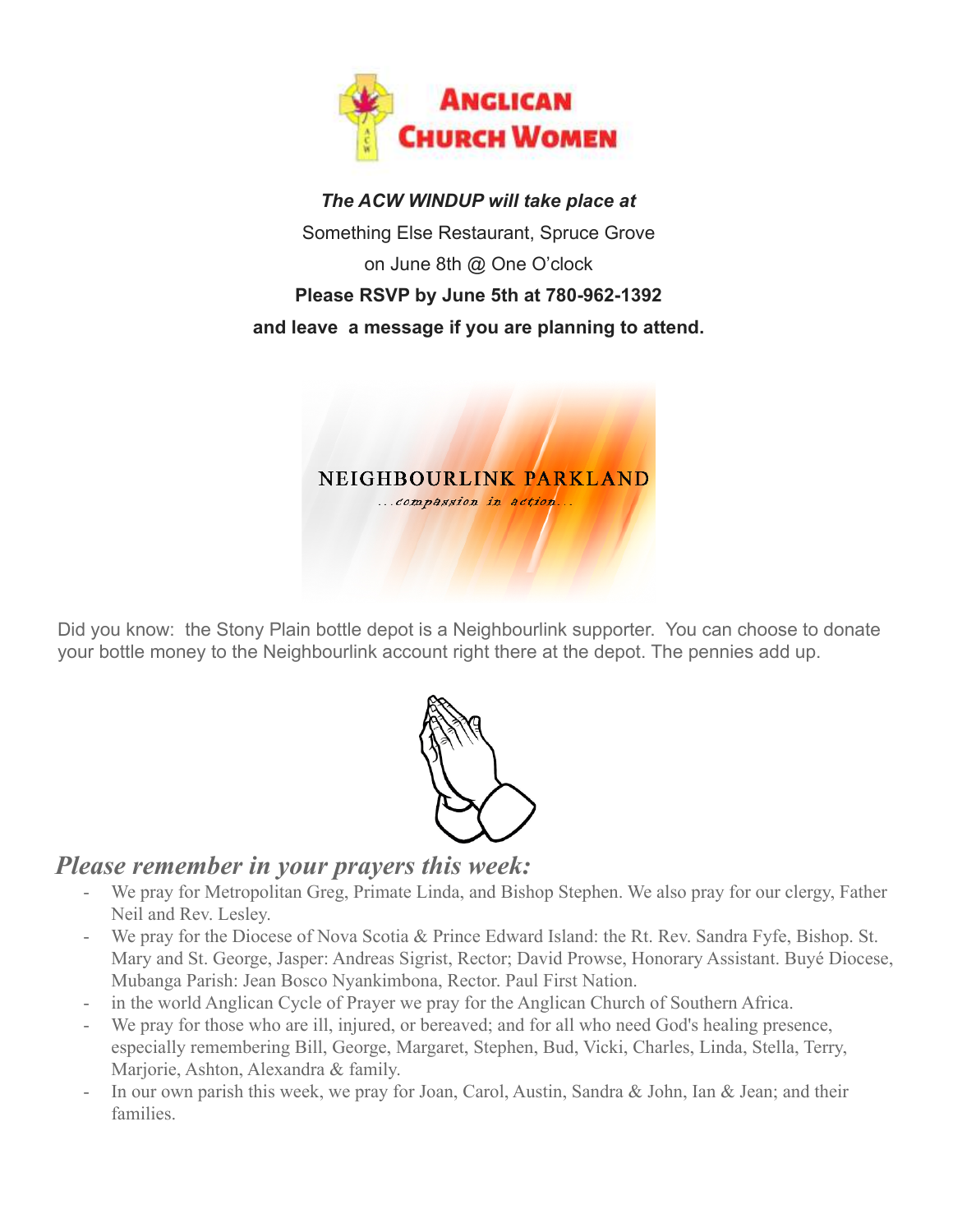## *Tabernacle Candle:*

The candle was not sponsored this week



If you would like to sponsor the candle for \$10 in memory of a loved one (perhaps on a birthday, anniversary or other important date), please do let us know! We are not limited to one sponsor per week.

Upcoming dates:

| June 12th | · Winnie Kennair in memory of her father, John Eve            |
|-----------|---------------------------------------------------------------|
| June 19th | Louise Fairfield in memory of her sister, Dorothy             |
| June 26th | · Winnie Kennair in memory of Christopher Eve on his birthday |
| July 3rd  | open (new sheet not yet posted)                               |
| July 10th | open (new sheet not yet posted)                               |